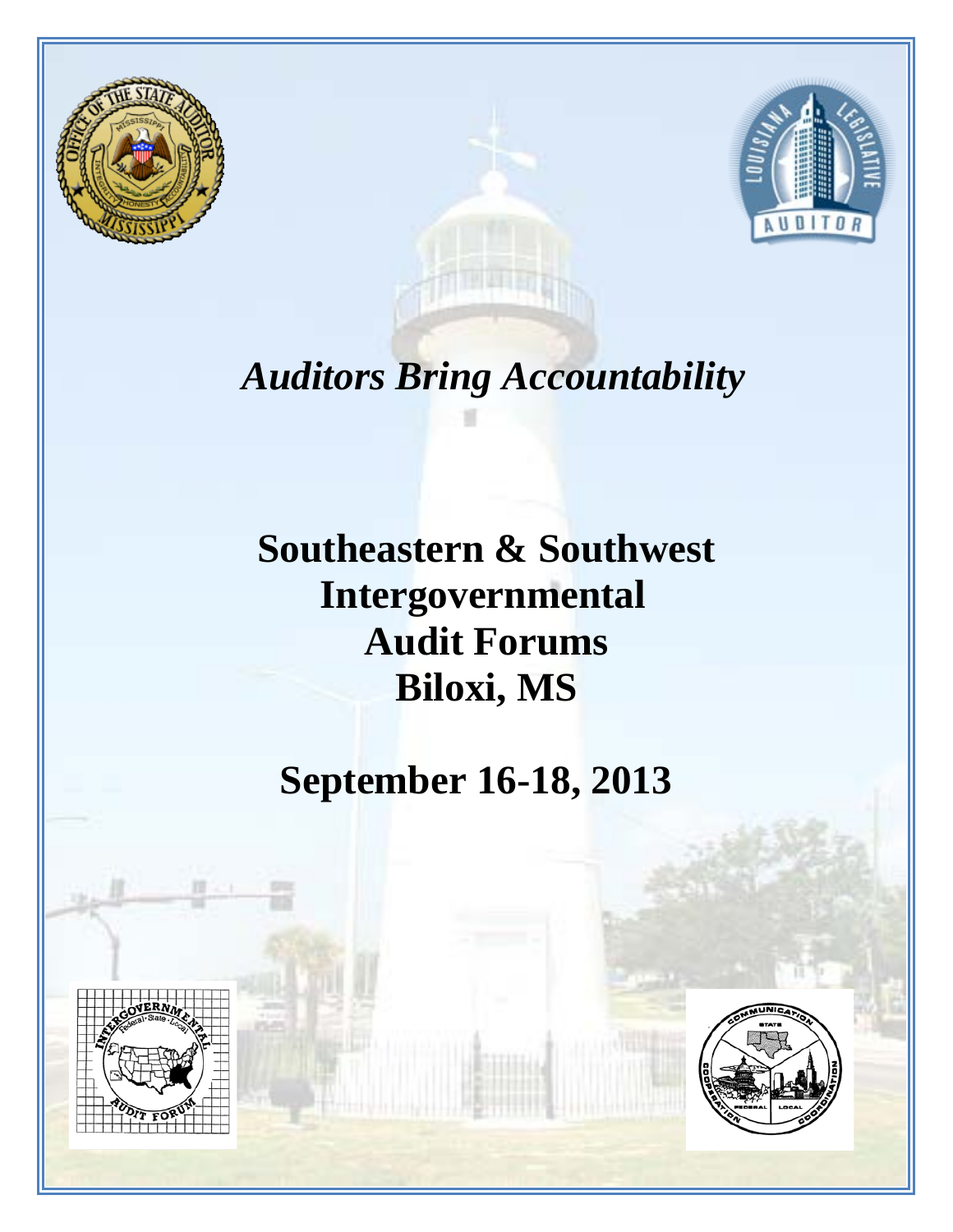

 **Leslie Ward Atlanta City Auditor**

#### **Southeastern Intergovernmental Audit Forum Executive Committee**

**Leslie E. Ward** Chairwoman, Atlanta City Auditor

**Justin Wilson**  Vice Chair, Tennessee Comptroller of the Treasury

**Denise M. Wempe** Immediate Past Chairwoman, Regional IG, Department of Education

**Richard V. Norment** At Large Member, Chair, Program Committee, Assistant to the Comptroller Tennessee

**Ronald L. Jones** State Representative to National, Chief Examiner of Public Accounts, Alabama

**Terri Russell** Chairwoman, Federal Committee, Director, Professional Development Program, GAO

**Bill McGriff** Local Representative to National, Hamilton County Auditor

**Evan Lukic** Chair, Local Committee, Broward County Auditor

**David Artadi** Chair, Training Committee, Atlanta Field Office Manager, GAO

**Catherine Myrick** Executive Director, Southeastern Intergovernmental Audit Forum



**Stacey E. Pickering Mississippi State Auditor**



 **Daryl G. Purpera Louisiana Legislative Auditor** 

#### **Southwest Intergovernmental Audit Forum Executive Committee**

**Daryl G. Purpera** Chair, Legislative Auditor, Louisiana Office of the Legislative Auditor

#### **Sherri Demmel** Vice-Chair and Federal Representative, Deputy Assistant Inspector General, IT Audits and Computer Crime Investigations, U.S. Department of Education

**Craig Kinton** Past Chair, City Auditor, City of Dallas, Texas

**Roger A. Norman** State Representative, Legislative Auditor, Arkansas Division of Legislative Audit

**Corrie Stokes** Local Representative, Deputy City Auditor, City of Austin, Texas

**Steve Goodson** State Department Representative, Chief Auditor, Chief Auditor's Office, Texas Department of Public Safety

**Luis Escalante, Jr.** Executive Director, U.S. Government Accountability Office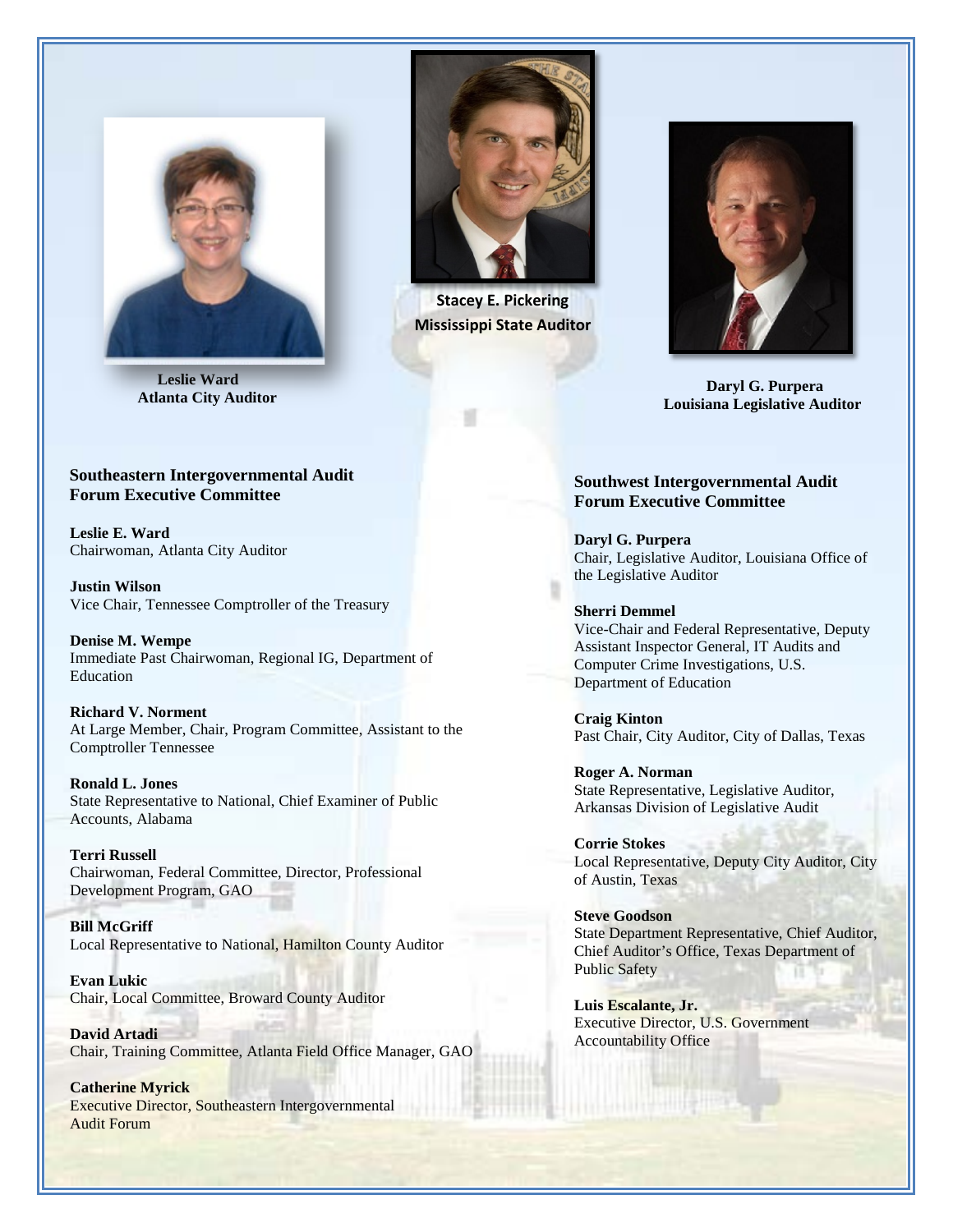## **Intergovernmental Audit Forum**

### **Biloxi, MS**

**September 16 -18, 2013**

#### **General Information**

#### **Monday, September 16**

| $10:00a - 4:00$ pm | Conference Registration at the Visitor's Center  |
|--------------------|--------------------------------------------------|
| $6:00p - 8:00p$ pm | Opening Reception at the Biloxi Visitor's Center |

## **CPE Technical Program**

#### **Monday, September 16**

| 11:30 am $-12:30$ pm | Lunch for CPE Technical Program Participants                                                                                                                                                                                                          |
|----------------------|-------------------------------------------------------------------------------------------------------------------------------------------------------------------------------------------------------------------------------------------------------|
| $12:30 - 2:10$ pm    | <b>Computer Assisted Auditing Techniques</b><br>Beth Pendergrass, Legislative Audit Manager, Tennessee<br><b>Comptroller of the Treasury</b><br>David Ashley, Director of EDP Division, Mississippi Office of the<br><b>State Auditor</b>             |
| $2:10 - 2:30$ pm     | <b>Break</b>                                                                                                                                                                                                                                          |
| $2:30 - 4:10$ pm     | <b>Computer Assisted Auditing Techniques (continued)</b><br>Beth Pendergrass, Legislative Audit Manager, Tennessee<br><b>Comptroller of the Treasury</b><br>David Ashley, Director of EDP Division, Mississippi Office of the<br><b>State Auditor</b> |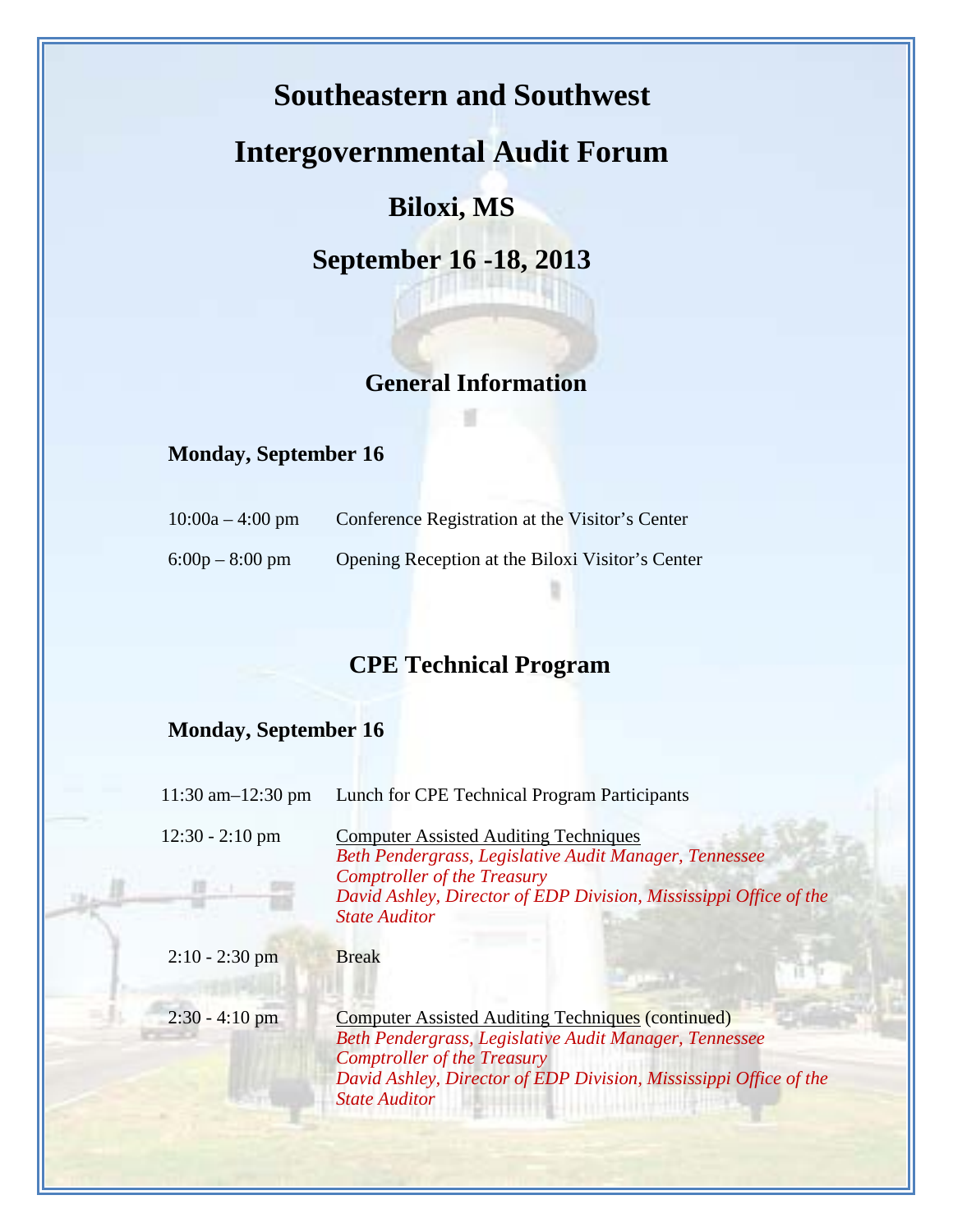## **Intergovernmental Audit Forum**

### **Biloxi, MS**

## **September 16 -18, 2013**

## **General Program**

#### **Tuesday, September 17**

| $8:00 - 8:30$ am   | Continental Breakfast and Registration (Registration will be open<br>until 4:00pm)                                                                                                                                                                                                                                                                                                                         |
|--------------------|------------------------------------------------------------------------------------------------------------------------------------------------------------------------------------------------------------------------------------------------------------------------------------------------------------------------------------------------------------------------------------------------------------|
| $8:30 - 8:50$ am   | <b>Welcome/Announcements</b><br>Stacey E. Pickering, Mississippi State Auditor                                                                                                                                                                                                                                                                                                                             |
|                    | A. J. Holloway, Mayor of Biloxi                                                                                                                                                                                                                                                                                                                                                                            |
|                    | Daryl G. Purpera, Louisiana Legislative Auditor, SWIAF Chair                                                                                                                                                                                                                                                                                                                                               |
|                    | Leslie Ward, City Auditor, Atlanta, SEIAF Chairwoman                                                                                                                                                                                                                                                                                                                                                       |
|                    |                                                                                                                                                                                                                                                                                                                                                                                                            |
| $8:50 - 10:00$ am  | Keynote Presentation: Perspectives on Fiscal and Performance<br><b>Challenges Facing Government</b>                                                                                                                                                                                                                                                                                                        |
|                    | Gene L. Dodaro, Comptroller General of the United States<br>Governments at all levels continue to face a wide range of<br>management challenges made greater by the combination of slow<br>economic growth and constrained resources.<br>The Comptroller<br>General will discuss a number of these financial, management and<br>fiscal challenges and what GAO's work has suggested for moving<br>forward. |
| $10:00 - 10:30$ am | Networking Break with Gene L. Dodaro                                                                                                                                                                                                                                                                                                                                                                       |
| $10:30 - 11:20$ am | Impact and Status of the Sequester/Fiscal Dialogue on Auditing<br><b>Under Fiscal Constraints</b><br>Michelle A; Sager, Acting Director, Strategic Issues, U.S.<br><b>Government Accountability Office</b>                                                                                                                                                                                                 |
| $11:20 - 12:30$ pm | Data Analytics – Getting and Using Reliable Data<br><b>Kelly Todd</b><br><b>Forensic Strategic Solutions, Inc</b>                                                                                                                                                                                                                                                                                          |
| $12:30 - 1:30$ pm  | Lunch                                                                                                                                                                                                                                                                                                                                                                                                      |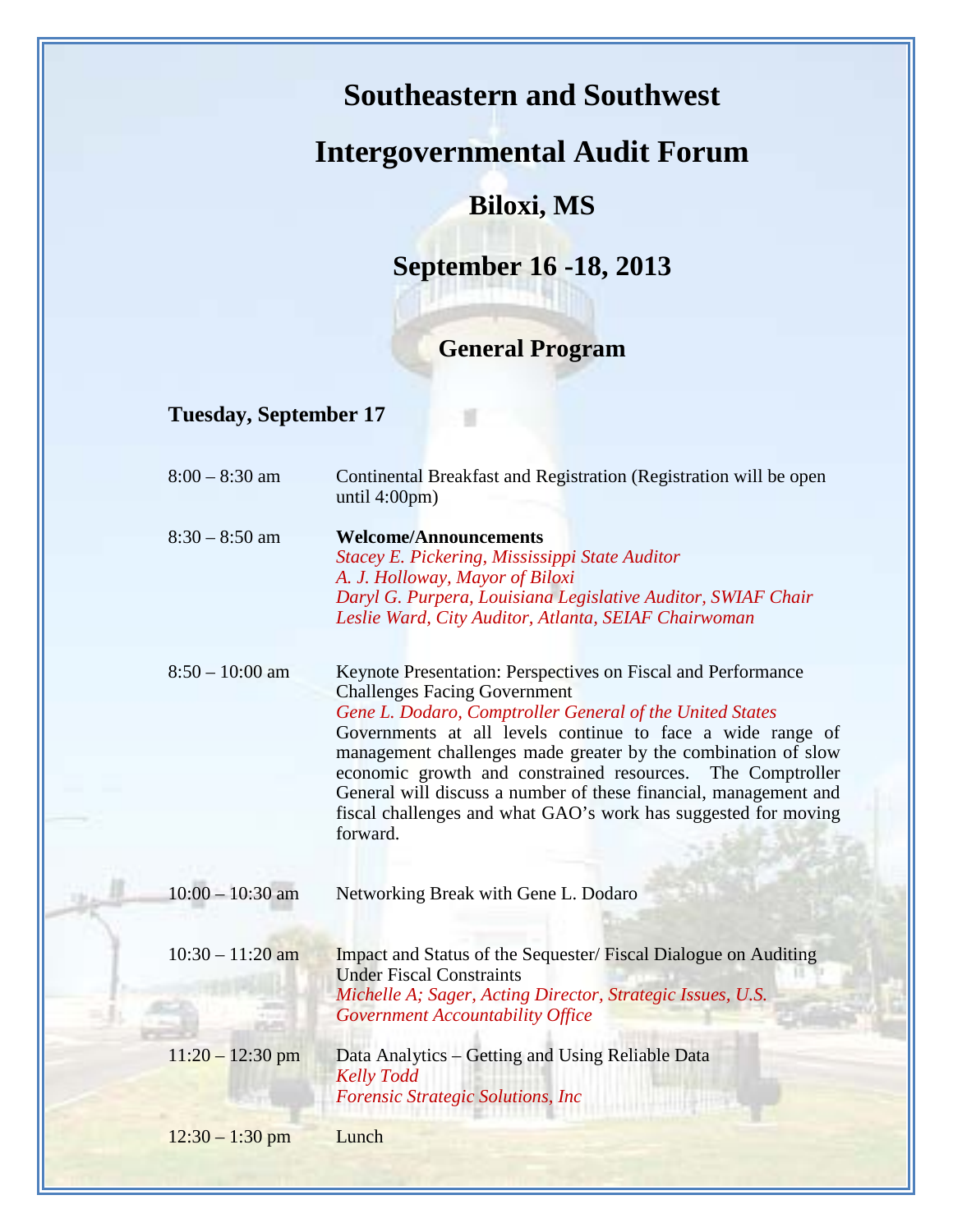## **Intergovernmental Audit Forum**

## **Biloxi, MS**

**September 16 -18, 2013**

**Tuesday, September 17 (continued)**

| $1:30 - 2:45$ pm | Auditing in Education: Bringing Accountability to One of<br><b>Government's Largest Budget Costs</b>                                          |
|------------------|-----------------------------------------------------------------------------------------------------------------------------------------------|
|                  | Kathleen S. Tighe, Inspector General, U.S. Department of                                                                                      |
|                  | Education<br>Stacey E. Pickering, Mississippi State Auditor                                                                                   |
|                  | Daryl G. Purpera, Louisiana Legislative Auditor                                                                                               |
| $2:45 - 2:55$ pm | <b>Break</b>                                                                                                                                  |
| $2:55 - 3:45$ pm | Patient Protection and Affordable Care Act: Government Auditing<br>in a Period of New Federal and State Roles in Health Insurance<br>Coverage |
|                  | John E. Dicken, Director, Health Care U.S. Government<br>Accountability Office,                                                               |
| $3:45 - 4:35$ pm | <b>Auditor Independence</b><br>Jerry Durham, Technical Manager, Tennessee Comptroller of the<br><b>Treasury</b>                               |
| $6:00 - 8:00$ pm | Networking and Reception                                                                                                                      |
|                  |                                                                                                                                               |
|                  |                                                                                                                                               |
|                  |                                                                                                                                               |
|                  |                                                                                                                                               |
|                  |                                                                                                                                               |
|                  |                                                                                                                                               |
|                  |                                                                                                                                               |

**Brystand Library Committee International**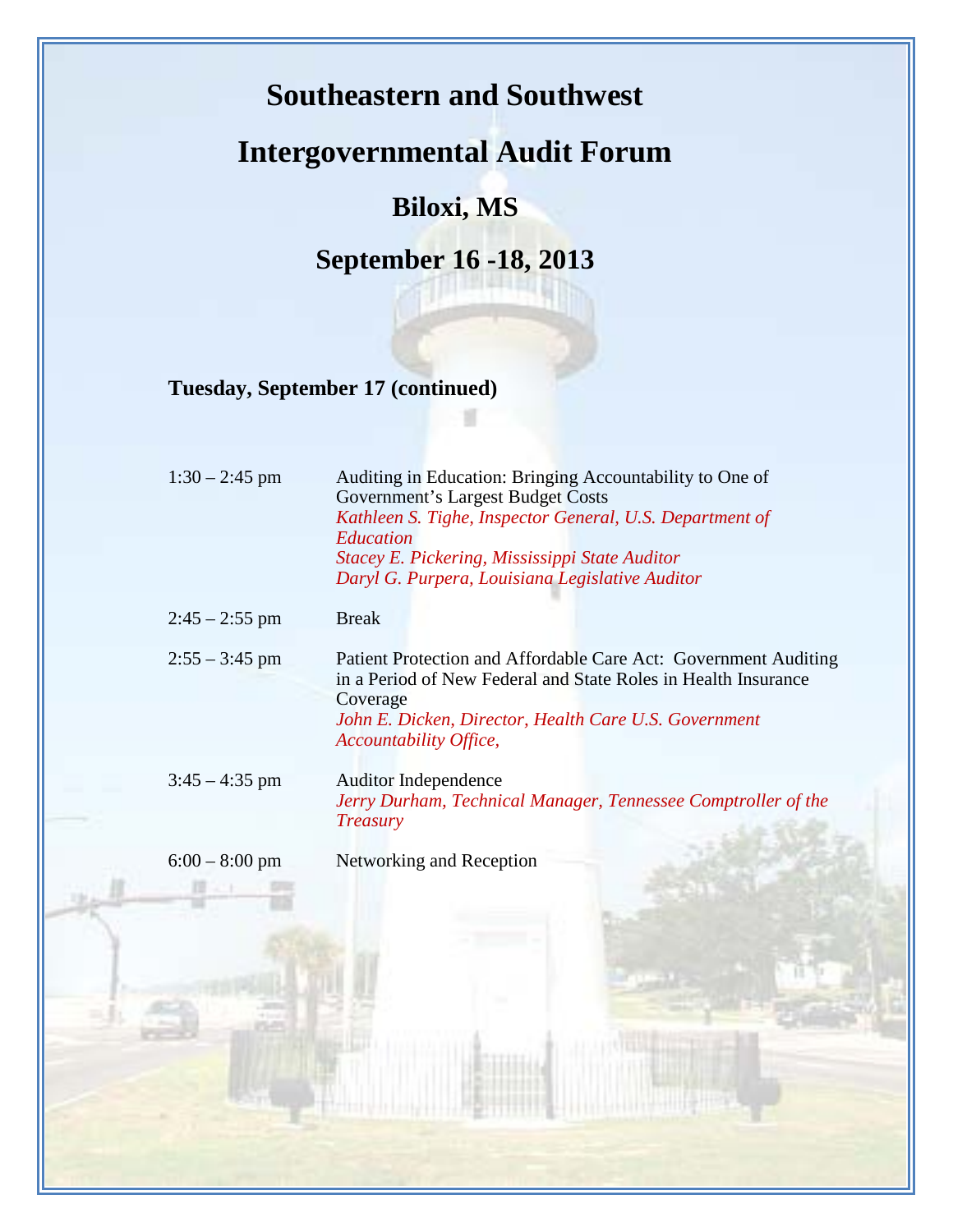|                                | <b>Intergovernmental Audit Forum</b>                                                                                                                                                                                                                                                                                                                                                                                                                                                |
|--------------------------------|-------------------------------------------------------------------------------------------------------------------------------------------------------------------------------------------------------------------------------------------------------------------------------------------------------------------------------------------------------------------------------------------------------------------------------------------------------------------------------------|
|                                | <b>Biloxi, MS</b>                                                                                                                                                                                                                                                                                                                                                                                                                                                                   |
|                                | September 16 - 18, 2013                                                                                                                                                                                                                                                                                                                                                                                                                                                             |
| <b>Wednesday, September 18</b> |                                                                                                                                                                                                                                                                                                                                                                                                                                                                                     |
| $8:00 - 8:30$ am               | Continental Breakfast and Registration (registration open until<br>$1:30 \text{ pm}$                                                                                                                                                                                                                                                                                                                                                                                                |
| $8:30 - 9:50$ am               | After the Deepwater Horizon Oil Spill: Oversight of Funds from<br>the Gulf Coast Ecosystem Restoration Trust Fund<br>Donna Joseph, Deputy Assistant Inspector General for Financial<br>Audits, US Department of the Treasury, Office of the Inspector<br>General<br>Eileen Kao, Audit Manager, US Department of the Treasury,<br><b>Office of the Inspector General</b><br>Marvin Bickham, Criminal Investigator, US Department of the<br>Treasury, Office of the Inspector General |
| $9:50 - 10:00$ am              | <b>Break</b>                                                                                                                                                                                                                                                                                                                                                                                                                                                                        |
| $10:00 - 11:30$ am             | <b>Auditing Economic Development Incentives: Making Government</b><br>and the Private Sector Accountable for Taxpayer Dollars<br>Leslie Ward, Atlanta City Auditor<br>Krista Baker-Hernandez, Senior Performance Auditor, Louisiana<br><b>Legislative Auditor</b><br>William Leonards, Senior Performance Auditor, Louisiana                                                                                                                                                        |
|                                | Legislative Auditor<br>Sam Atkinson, Director, Performance Audit Division, Mississippi<br><b>Office of the State Auditor</b>                                                                                                                                                                                                                                                                                                                                                        |
| $11:30 - 12:30$ pm             | <b>Closing Lunch</b>                                                                                                                                                                                                                                                                                                                                                                                                                                                                |

<u> Andrewski i Maria Maria (</u>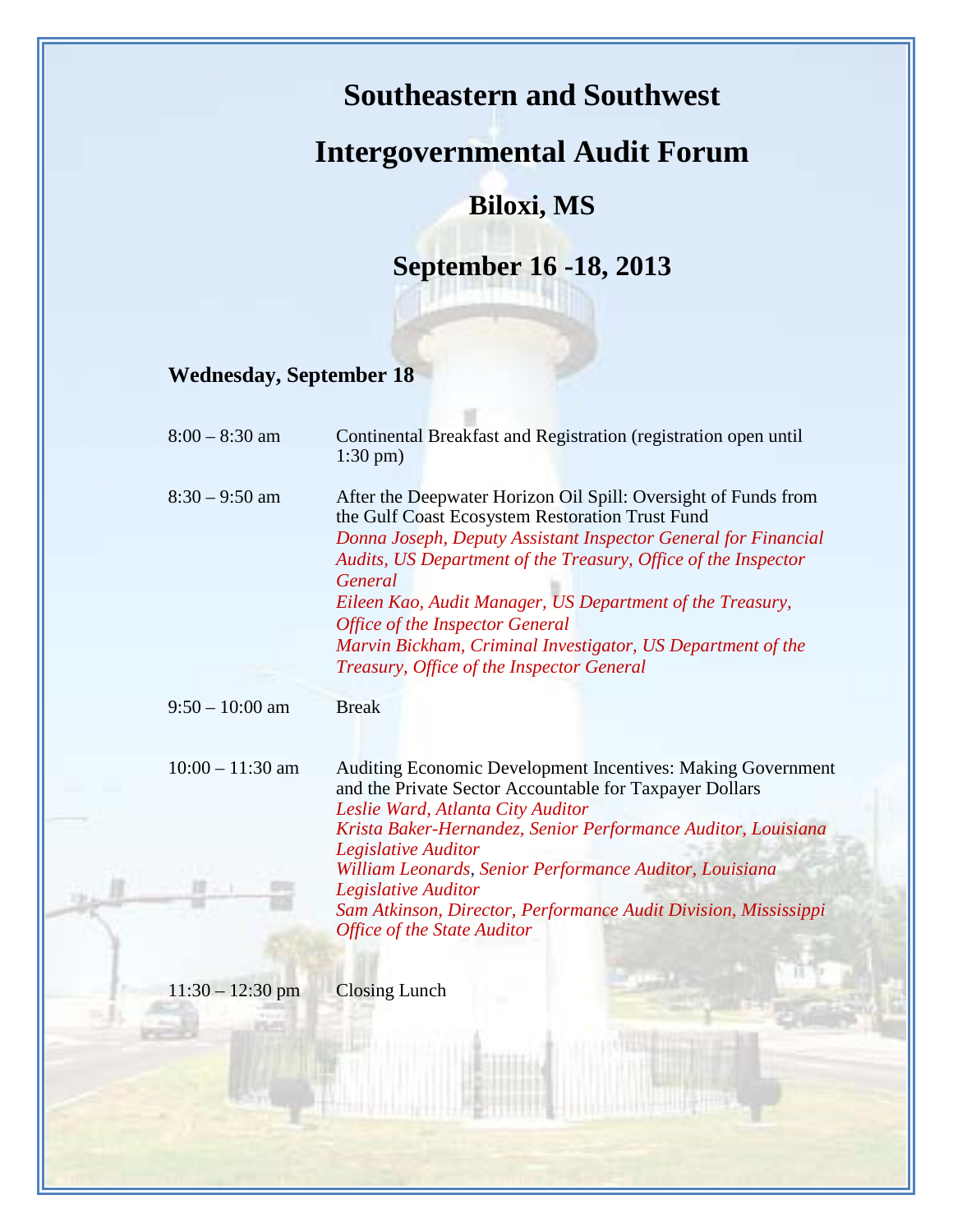## **Intergovernmental Audit Forum**

## **Biloxi, MS**

**September 16 -18, 2013**

#### **Afternoon Technical CPE**

#### **Wednesday, September 18**

| Disaster Auditing and Recovery: Lessons Learned from Some of<br>America's Worst Disasters<br><b>Sam Hurst, Horne CPA</b>                       |
|------------------------------------------------------------------------------------------------------------------------------------------------|
| <b>Break</b>                                                                                                                                   |
| <b>Conducting Effective Audit Interviews</b><br>Melinda Crutchfield, Training Officer, Tennessee Comptroller of<br>the Treasury                |
| <b>Break</b>                                                                                                                                   |
| <b>Post Emergency Fraud Auditing</b><br>Wayne McElrath, Director, Forensic Audits and Investigative<br>Service, U.S. Government Accountability |
|                                                                                                                                                |